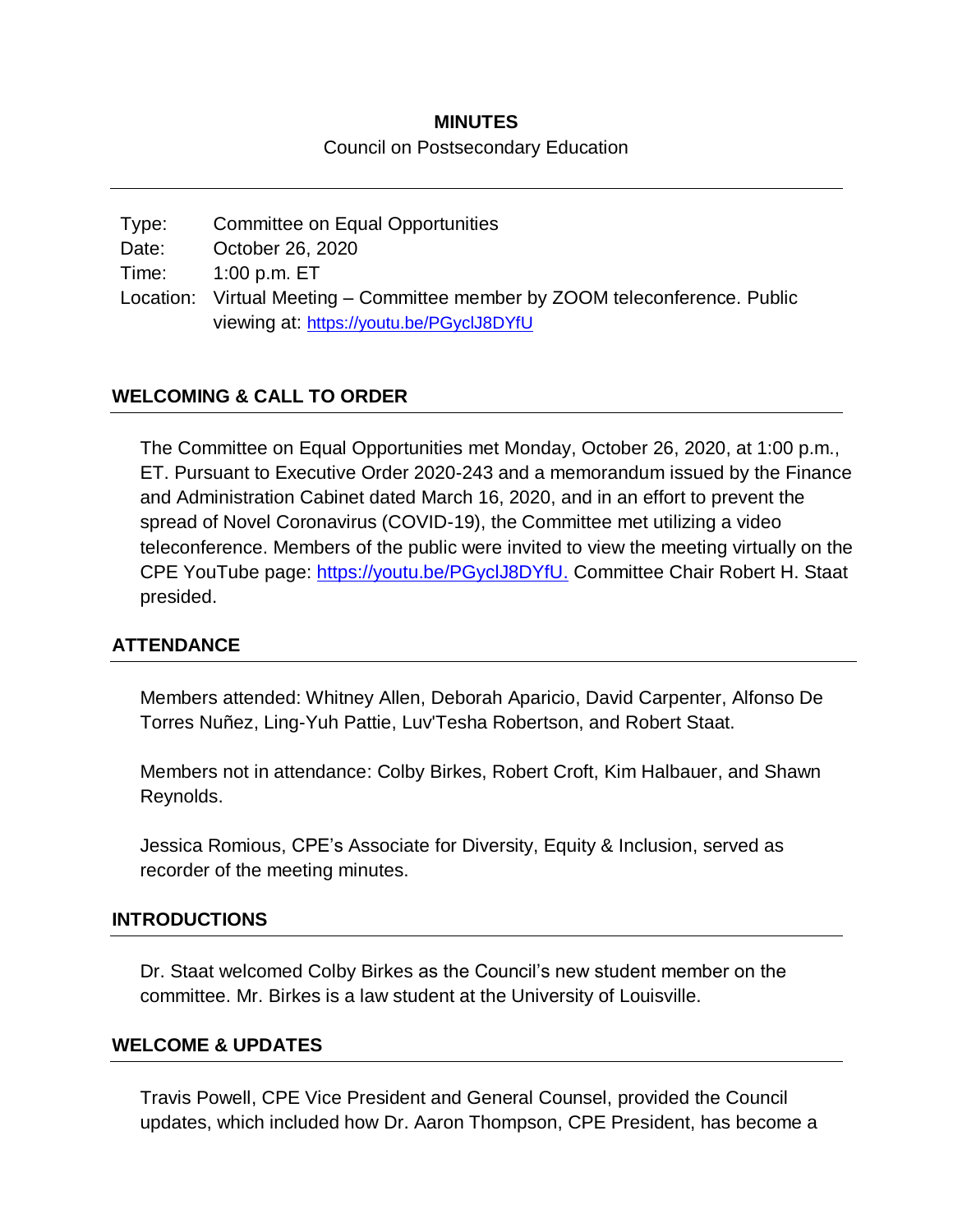local and national voice regarding COVID-19 response and social justice issues as it pertains to higher education. In regards to campus reopening plans, the Council provided guidance and flexibility to Kentucky's institutions in how students returned to campus for the fall semester, whether it be in-person, online, and/or hybrid instruction. Mr. Powell also reported that enrollment remained steady for the fall 2020 semester.

# **APPROVAL OF THE MINUTES**

The minutes of the June 22, 2020 meeting were approved as presented.

# **ACTION ITEMS**

### Approval of Institutional Improvement Plan

Mr. Deverin Muff presented Eastern Kentucky University's Institutional Improvement Plan for approval, which identified specific strategies and resources dedicated to addressing the deficiencies identified in its annual review. The strategies included a new leadership structure to lead the process, redirect the proper level of supports to ensure satisfactory engagement on a continual basis, and implement a better data collection and reporting system.

## Approval of Institutional Strategy Revisions

Mr. Muff also presented qualitative strategy revisions for Ashland Community & Technical College, Big Sandy Community & Technical College, Eastern Kentucky University, Somerset Community College, and West Kentucky Community & Technical College.

MOTION: Ms. Pattie motioned to approve both Eastern Kentucky University's improvement plan as well as each of the institutions' strategy revisions as presented. Dr. Robinson seconded the motion.

VOTE: The motion passed.

## **OTHER BUSINESS**

Committee Chair Staat presented a new scoring template to be considered for future use in the evaluation process. The Committee discussed the elements of the template and decided to review it further at a future meeting.

Dr. Offutt presented a preview of what to expect at the virtual 2020 Higher EDquity symposium, to be held on November 9-10, 2020 in partnership with the University of